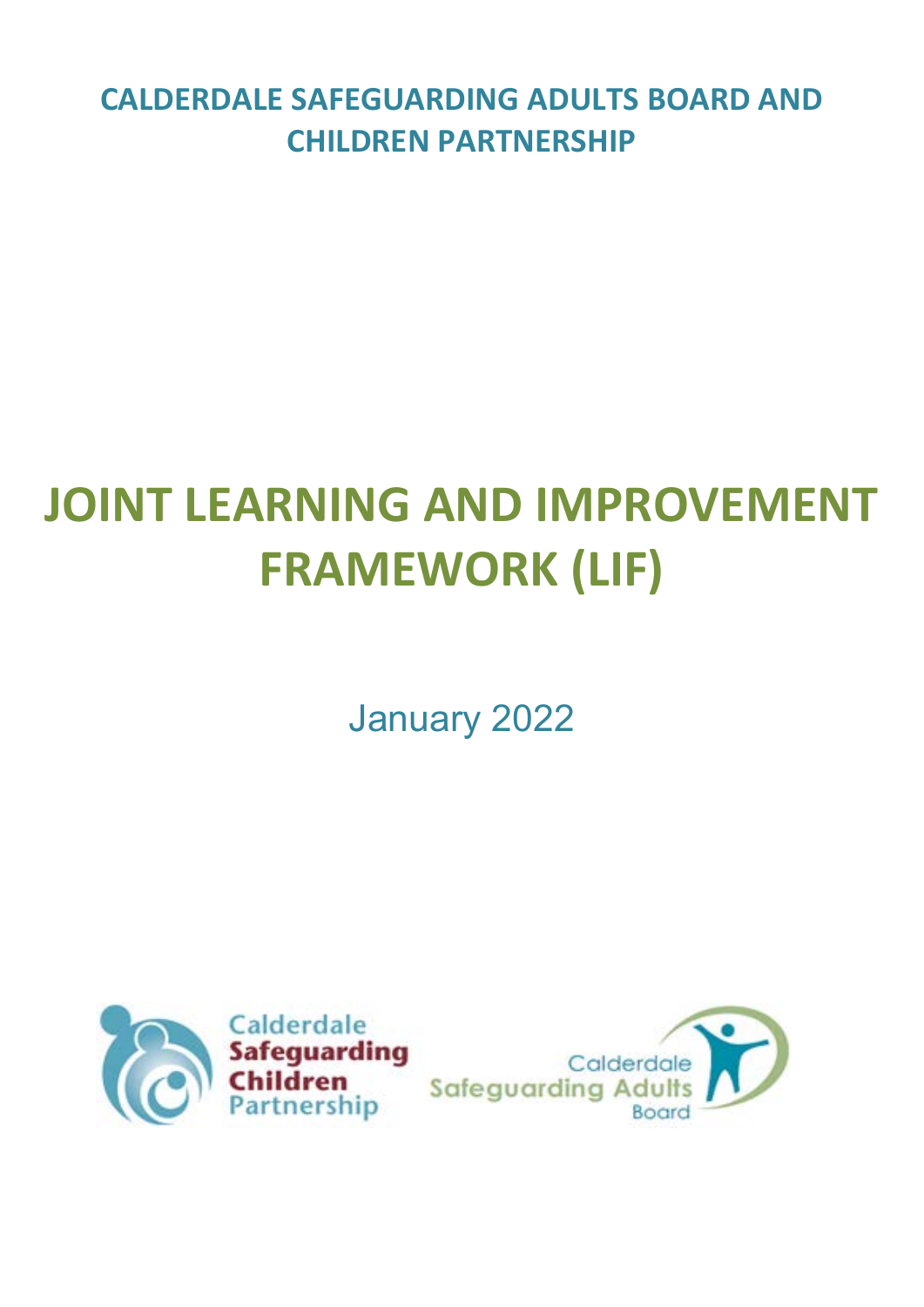

# **Contents**

| 3. The role of Single Agencies in the Workforce Development Strategy 4         |  |
|--------------------------------------------------------------------------------|--|
|                                                                                |  |
|                                                                                |  |
|                                                                                |  |
|                                                                                |  |
|                                                                                |  |
| 5. Multi Agency Training Programme for Safeguarding Adults and Children  8     |  |
|                                                                                |  |
|                                                                                |  |
| Appendix 2: West Yorkshire LSCB Single Agency Foundation Training Checklist 12 |  |
|                                                                                |  |
|                                                                                |  |
| Appendix 5: YHMAST - Multi-Agency Safeguarding Children Training standards  16 |  |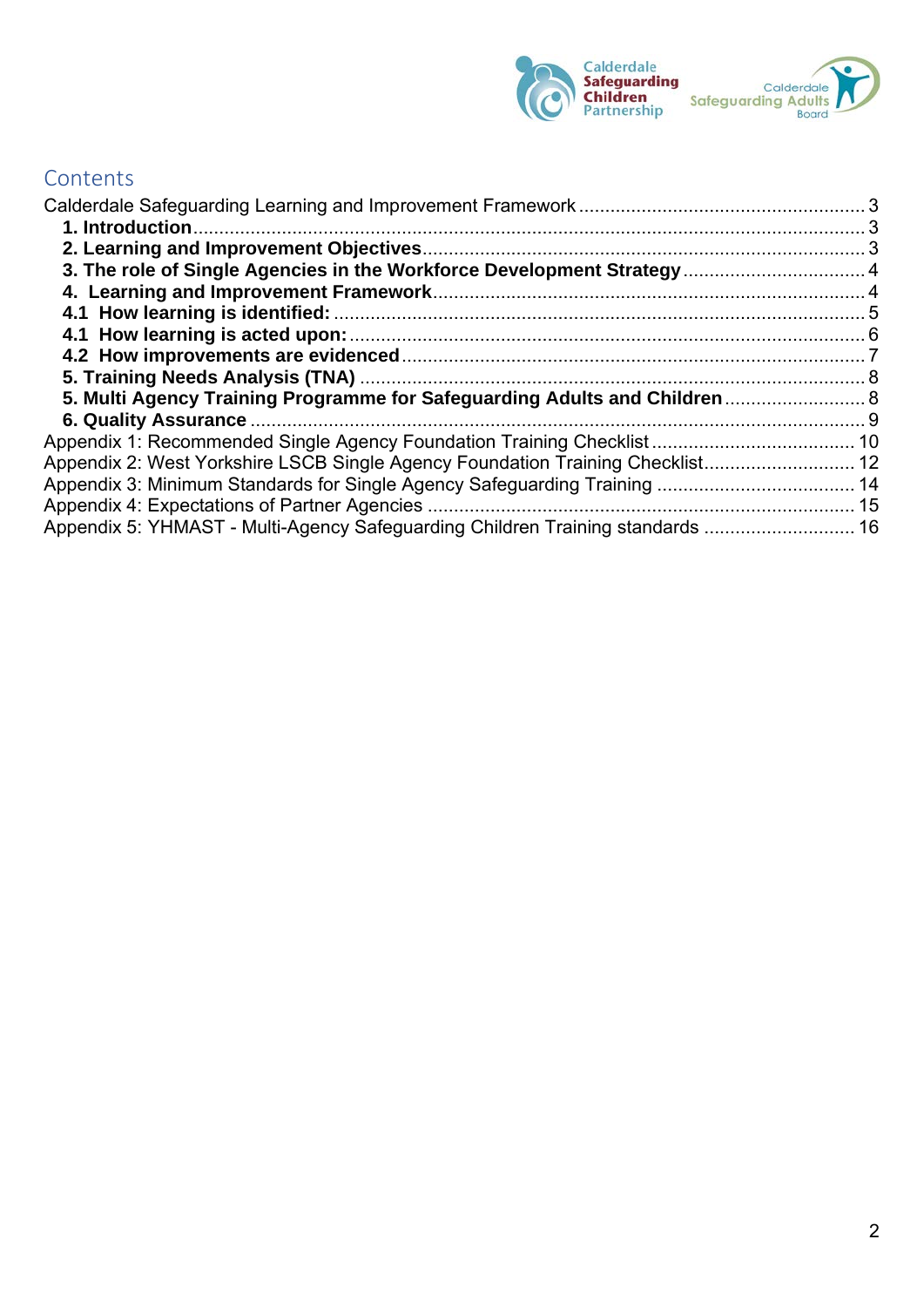

# Calderdale Safeguarding Learning and Improvement Framework

## <span id="page-2-1"></span><span id="page-2-0"></span>**1. Introduction**

Working Together to Safeguard Children 2018 and the Care Act 2014 describes the importance of having a competent and effective workforce and the need to learn from good safeguarding practice so that there is an understanding of what works well. Conversely, when things go wrong there needs to be a rigorous, objective analysis of what happened and why, so that important lessons can be shared, and services improved to reduce the risk of further harm.

The Calderdale Safeguarding Adult Board (CSAB) and Calderdale Safeguarding Children Partnership (CSCP) and their partner agencies have a responsibility to ensure that all sources of learning and development are considered, recognised, and used to drive improved outcomes.

This Learning and Improvement Framework reflects and builds on the six safeguarding principles. These should not only be the basis upon which judgements are made about events and practice, but also are the principles underpinning the process itself.

## <span id="page-2-2"></span>**2. Learning and Improvement Objectives**

This Learning and Improvement Framework (LIF):

- Seeks to implement and test learning from reviews to improve practice and outcomes
- Focusses on safeguarding being made personal and the voice of the child or adult at risk is heard and influences service provision and commissioning
- Promotes multi-agency working to drive improvements in practice and service delivery
- Supports the delivery of safeguarding training and learning that is quality assured, provides a consistent message and meets the needs of the local workforce
- Supports training and awareness raising sessions via Safeguarding Week which involve professionals, adults at risk and children, their carers and the public
- Reflects and builds on the six safeguarding principles:
	- o **Empowerment:** Presumption of person led decisions and informed consent.
	- o **Prevention:** It is better to take action before harm occurs.
	- o **Proportionality**: Proportionate and least intrusive responses appropriate to risks.
	- o **Protection**: Support and representation for those in greatest need.
	- o **Partnership:** Local solutions through services working with their communities
	- o **Accountability:** Accountability and transparency in delivering safeguarding.

The framework provides the strategy and direction for developing the workforce to ensure it is competent and confident.The framework is overseen by the Joint Learning and Improvement subgroup and incorporates the CSAB and CSCP responsibilities for developing policies and procedures for safeguarding and promoting the welfare of adults at risk and children.

A responsive multi-agency training programme will be delivered which reflects the needs of the Calderdale workforce.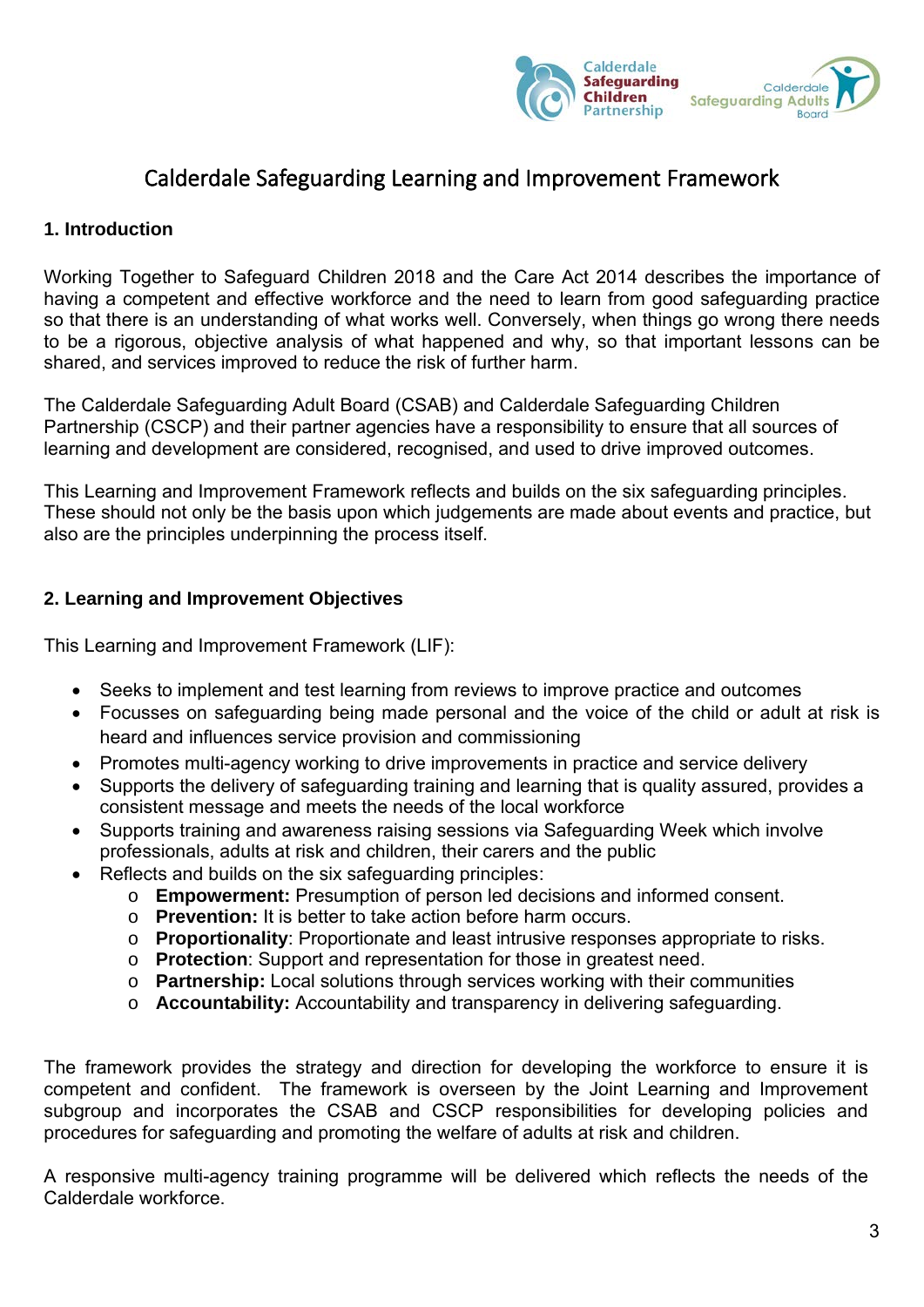

## <span id="page-3-0"></span>**3. The role of Single Agencies in the Workforce Development Strategy**

The CSAB and CSCP relies on individual agencies adhering to the following:

- All organisations are expected to have their own training strategy which ensures their staff receive a basic level of safeguarding awareness at induction that includes familiarisation with the adult and child safeguarding policies and procedures as well as basic awareness safeguarding training.
- The organisation's training strategy should provide for staff to receive appropriate safeguarding training in accordance with their needs/job role and ensure individual training plans are in place.
- The need for safeguarding knowledge and any skills to be maintained or enhanced should be identified via the processes of recruitment, supervision and annual appraisal.
- Employers and voluntary groups should ensure their workers and volunteers are aware of how to recognise and respond to safeguarding concerns; awareness of adults and children with additional needs and disabilities; an understanding of safeguarding roles and responsibilities and those of other organisations and professionals to ensure effective multi-agency collaboration.
- Where organisations work to agency specific professional standards, training should be in line with these.
- Organisations are expected to maintain a database of staff who have completed induction, elearning, any safeguarding and other specialist training so the organisation can evidence training undertaken by staff.
- Agencies should be able to demonstrate how their training improves outcomes for adults at risk, children and young people.
- For single agency training, assurance is required that all staff have been trained to an appropriate level in safeguarding adults at risk and / or children and young people.
- In order to provide assurance, partner agencies should record and make available in Training Needs Analysis requests and/or self-assessments, information which may include:
	- o Numbers of staff requiring training
	- o Attendance figures for all levels of training
	- o Attendance at relevant specialist courses including Safeguarding provided by external providers
	- o Evaluation of the impact of training on practice, multi-agency working and on adults at risk or children and their carers and families
- Additional evidence of the impact of training will be required and collated via the selfassessment audits, Section 11 / Safeguarding Adults Audit, challenge events, multi-agency audits, feedback from Managers.

#### <span id="page-3-1"></span>**4. Learning and Improvement Framework**

The CSAB and CSCP identifies learning and improvement through its review of practice, scrutiny and challenge functions. The following diagrams illustrate how the need for improvements are identified, how this learning is acted upon and how the improvements are evidenced.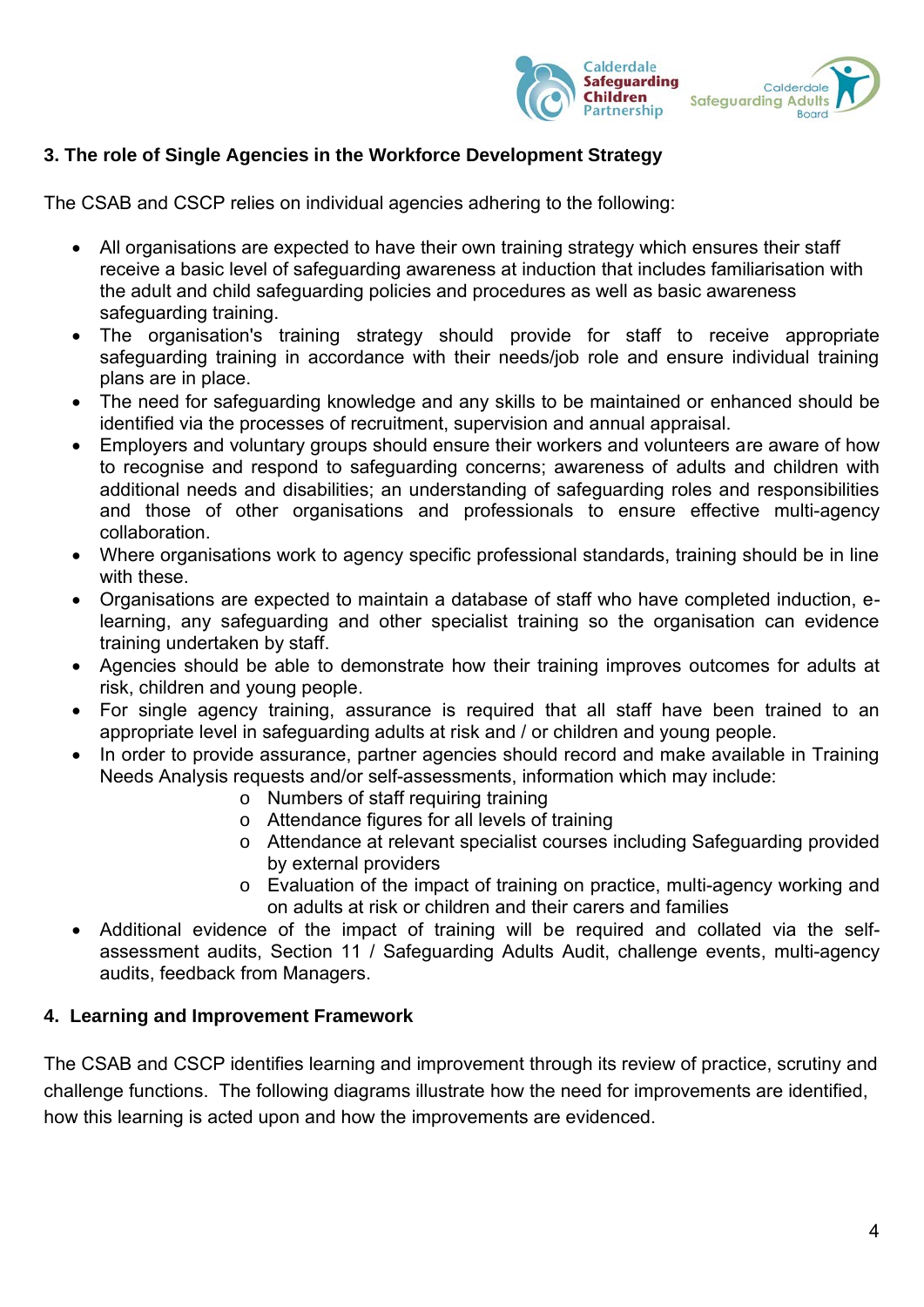

## <span id="page-4-0"></span>**4.1 How learning is identified:**

| <b>Method</b>                              | How?                                                        |
|--------------------------------------------|-------------------------------------------------------------|
| Voice of the adult / child / carer         | <b>Service User</b>                                         |
|                                            | <b>Single Agency Feedback</b>                               |
|                                            | Targeted e.g., learning from service users who have         |
|                                            | experienced mental health services or young people who      |
|                                            | have experienced exploitation                               |
| <b>Multi and Single Agency Case File</b>   | Identification where quality of practice needs improving /  |
| <b>Audits</b>                              | organisational change needs to occur                        |
|                                            | Multi-agency audit of cases is coordinated through the      |
|                                            | Quality Assurance Subgroups who also require single         |
|                                            | agencies to report on their single agency audit activity.   |
| <b>Safeguarding Adult Review / Child</b>   | Multi-Agency Lessons / Recommendations                      |
| <b>Safeguarding Practice Reviews &amp;</b> | Single Agency Lessons / Recommendations                     |
| <b>Learning Lessons Review</b>             | Themes and Trends, Modifiable Factors / Information leading |
| <b>Domestic Homicide Reviews and</b>       | to potential preventability                                 |
| <b>Child Death Overview Panel</b>          |                                                             |
| <b>Scrutiny and Analysis of</b>            | Performance and trends of outputs and outcomes for adults   |
| <b>Performance Management Data</b>         | at risk and children and young people.                      |
|                                            | Statistical neighbours and national comparators             |
| Safeguarding self- assessment              | Identification of gaps in knowledge                         |
| audits / Section 11 audits                 | Organisational & performance trends                         |

**In addition to the methods used above, the following also feeds into how learning is identified:**

| <b>Complaints and Compliments</b>          | Qualitative information through each partner agency and the<br><b>CSAB &amp; CSCP</b> |
|--------------------------------------------|---------------------------------------------------------------------------------------|
| <b>Feedback/Consultation with Multi-</b>   | Soft Audits and Consultation through subgroups, Training                              |
| agency Practitioners & Managers            | events and Board / Partnership Members                                                |
| <b>National and Local Policy and</b>       | Government priorities                                                                 |
| <b>Procedure</b>                           | Local pathways                                                                        |
| <b>Multi-agency Reflective Practice</b>    | <b>Multi-agency Lessons</b>                                                           |
| <b>Sessions (MARPS) &amp; Practitioner</b> | <b>Single Agency Lessons</b>                                                          |
| <b>Forums</b>                              |                                                                                       |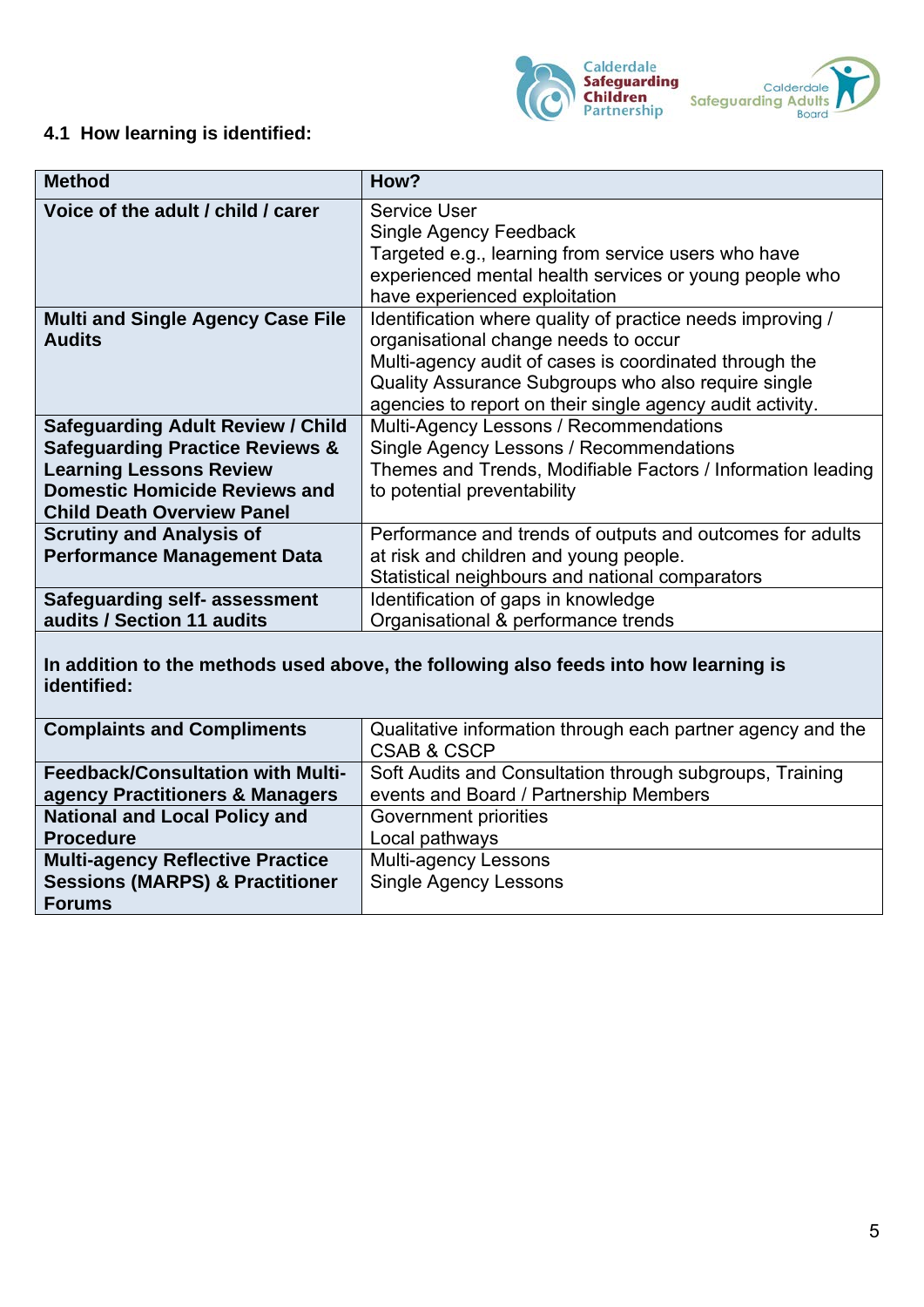

#### <span id="page-5-0"></span>**4.1 How learning is acted upon:**

The learning and recommendations from the various activities illustrated in the table above can be implemented in a number of ways, such as demonstrably improved policies and procedures, changes to practice, which are supported through training programmes. In some cases it will be an individual agency which will consider how these recommendations can best be implemented and in turn provide assurance that this has been achieved effectively. Where the learning is applicable to a number of agencies or the CSAB / CSCP itself, it is incumbent on the CSAB / CSCP to ensure this happens effectively.

CSAB / CSCP members have a key and influential role within their own agency and via their involvement at a strategic level in a number of other partnerships. CSAB / CSCP members will use these links to ensure that information and learning is shared and this will maximise opportunities for learning and improvement as well as influence decision making around commissioning activity and strategic planning. See Appendix 4 for Expectations of Partner Agencies.

The table below illustrates how learning is acted upon.

| <b>Dissemination of Learning</b>                                                                          |                                                                                                                                                                                                                                                                                                                                                                                                                                                                                                                                                                                                                                                                                                                                                                                                                                                                                                                                                                                                    |
|-----------------------------------------------------------------------------------------------------------|----------------------------------------------------------------------------------------------------------------------------------------------------------------------------------------------------------------------------------------------------------------------------------------------------------------------------------------------------------------------------------------------------------------------------------------------------------------------------------------------------------------------------------------------------------------------------------------------------------------------------------------------------------------------------------------------------------------------------------------------------------------------------------------------------------------------------------------------------------------------------------------------------------------------------------------------------------------------------------------------------|
| How                                                                                                       | <b>Detail</b>                                                                                                                                                                                                                                                                                                                                                                                                                                                                                                                                                                                                                                                                                                                                                                                                                                                                                                                                                                                      |
| <b>Multi-Agency Training</b><br><b>Programme for</b><br><b>Safeguarding Adults and</b><br><b>Children</b> | The programme provides a range of core learning opportunities based<br>on an annual Training Needs Analysis, the evaluation of last year's<br>learning and improvement offer, scrutiny of data from training, CSAB /<br>CSCP priorities and is responsive to include emerging themes or<br>safeguarding issues via multi-agency training, master classes, briefings<br>and practice workshops such as learning lessons and reflective practise<br>sessions.                                                                                                                                                                                                                                                                                                                                                                                                                                                                                                                                        |
| <b>Revision of Regional and</b><br><b>Local Policies and</b><br><b>Procedures</b>                         | The West, North Yorkshire & York Consortium of SABs are responsible<br>for agreeing the combined area multi-agency policy and procedures for<br>adults.<br>The West Yorkshire Consortium is responsible for agreeing the West<br><b>Yorkshire Interagency Procedures for child safeguarding arrangements.</b><br>Procedures are revised periodically but also with legislation changes<br>and learning from reviews.                                                                                                                                                                                                                                                                                                                                                                                                                                                                                                                                                                               |
| <b>Single Agency Actions</b>                                                                              | Single agency training: Safeguarding training delivered by single<br>agencies can be reported on and considered by the Joint Learning and<br>Improvement subgroup for quality assurance, frequency and content.<br>Similarly Training Needs Analysis, section 11 Audits and Safeguarding<br>Adult Audits can require agencies to demonstrate that staff are provided<br>with relevant and current safeguarding information and learning.<br>Single and Multi-agency actions plans from reviews: The learning<br>from reviews inevitably highlights areas for improvement or<br>consolidation and results in an action plan. Some actions are for single<br>agencies and others are required on a multi-agency basis. The SAR<br>subgroup and the CSPR subgroup oversee the formulation of the plans<br>and monitors the responses and effectiveness.<br>Single and Multi-agency actions plans from audits: Based on self-<br>assessment, audits assist organisations to examine their Safeguarding |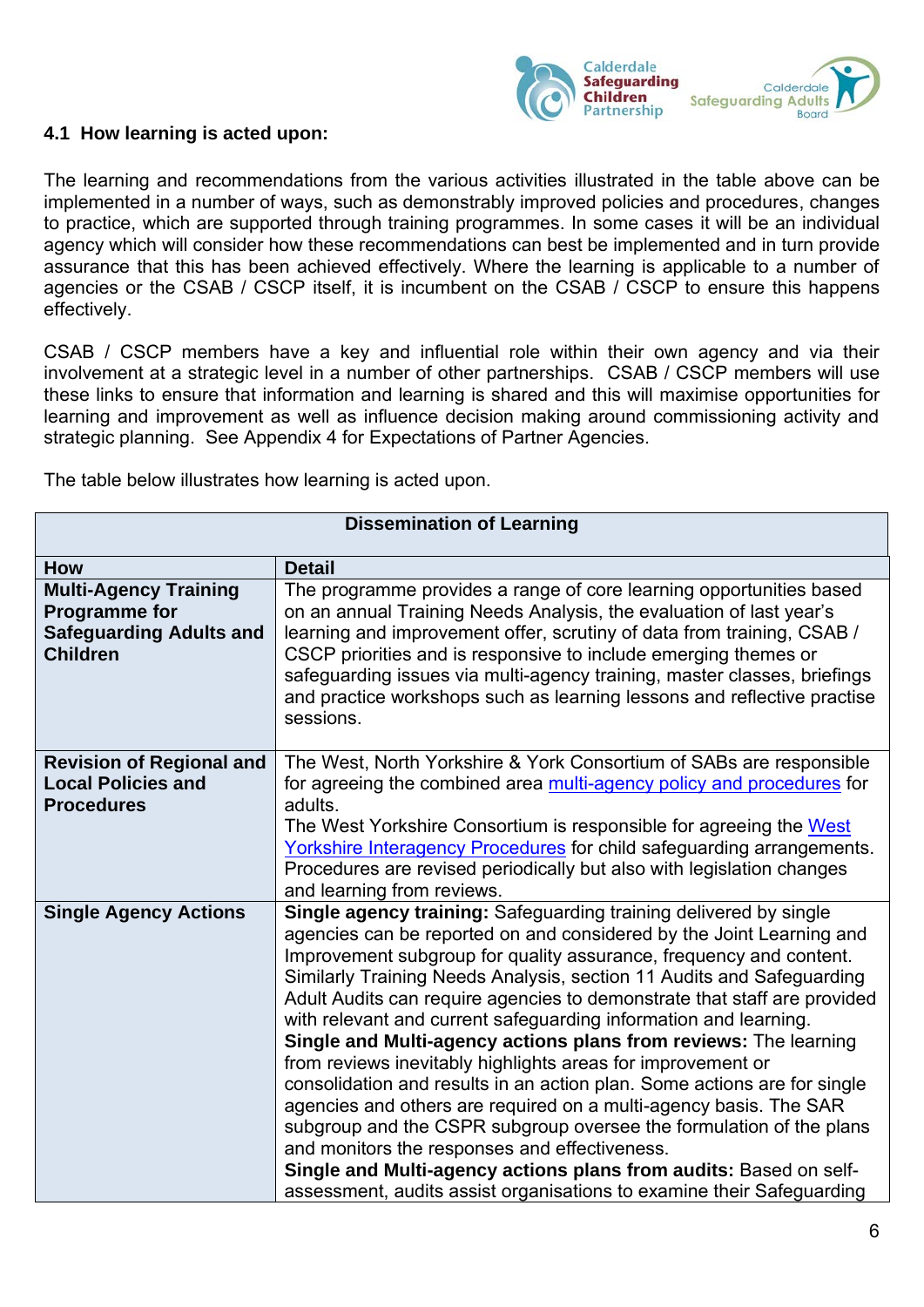

|                                                | practices and arrangements. Where shortfalls are identified,<br>organisations are supported to consider how to address them. The<br>CSAB and CSCP hold agencies to account for their judgements,<br>request evidence of Safeguarding activity and offer advice and guidance<br>where this is required. Challenge events promote further learning and<br>accountability. |
|------------------------------------------------|-------------------------------------------------------------------------------------------------------------------------------------------------------------------------------------------------------------------------------------------------------------------------------------------------------------------------------------------------------------------------|
| Learning and<br><b>Improvement Pathway</b>     | Learning is drawn together from reviews, multiagency audits & learning<br>sessions to identify recurring key themes and appropriate action plans<br>to address them.                                                                                                                                                                                                    |
| <b>Communications and</b><br><b>Engagement</b> | Member Dissemination, Website, Newsletters, Leaflets, Email<br>SAR / CSPR publication, events and briefings. Production of guidance,<br>pathways and practical tools.                                                                                                                                                                                                   |

#### <span id="page-6-0"></span>**4.2 How improvements are evidenced**

This section details how the impact of learning and interventions can be evidenced. The impact of the effectiveness of the framework in developing and maintaining a culture of continuous learning to improve services will be monitored through the Joint Learning and Improvement Subgroup and reported on in the annual Multi-Agency Learning and Improvement Report to the CSAB and CSCP.

In order to demonstrate that lessons have been learned and that practice has changed, the following methods are used either singularly or combined as 'tests' to prove and evidence the transformations. The Board, Partnership and single agencies will employ these methods to measure how this impacts on practice and outcomes for children, adults, carers and families.

The following table details how each action can evidence improved practice and positive outcomes for safeguarding adults at risk.

| <b>Evidence of improved practice</b>         |                                                                                                                                                                                                                                                                                                                                                                                                |
|----------------------------------------------|------------------------------------------------------------------------------------------------------------------------------------------------------------------------------------------------------------------------------------------------------------------------------------------------------------------------------------------------------------------------------------------------|
| Voice of the individual                      | The voice of the child or adult at risk provides evidence of good practice<br>through single agency feedback, the future development of a Service<br><b>Users Group and Audit</b>                                                                                                                                                                                                              |
| <b>Single and Multi-agency</b><br>audit.     | Targeted audits indicate if change or particular issues are being<br>addressed or not. The performance sub groups receive outcomes of<br>audits and proposed action plans. A feature of these groups is to<br>challenge and scrutinise the proposal, report/findings, proposed actions<br>and response to ensure that learning is effective and results in change<br>to practice or procedure. |
| <b>SAR, DHR, CPR, LLR</b>                    | Reviews evidence positive change and improved practice or areas for<br>further improvement.                                                                                                                                                                                                                                                                                                    |
| <b>Performance</b><br><b>Management Data</b> | Performance Management Data shows improved outcomes or areas for<br>improvement.                                                                                                                                                                                                                                                                                                               |
| <b>Section 11 Audit</b>                      | Assessment and audit show evidence of improved safeguarding<br>standards or identify how single agencies will improve safeguarding<br>arrangements.                                                                                                                                                                                                                                            |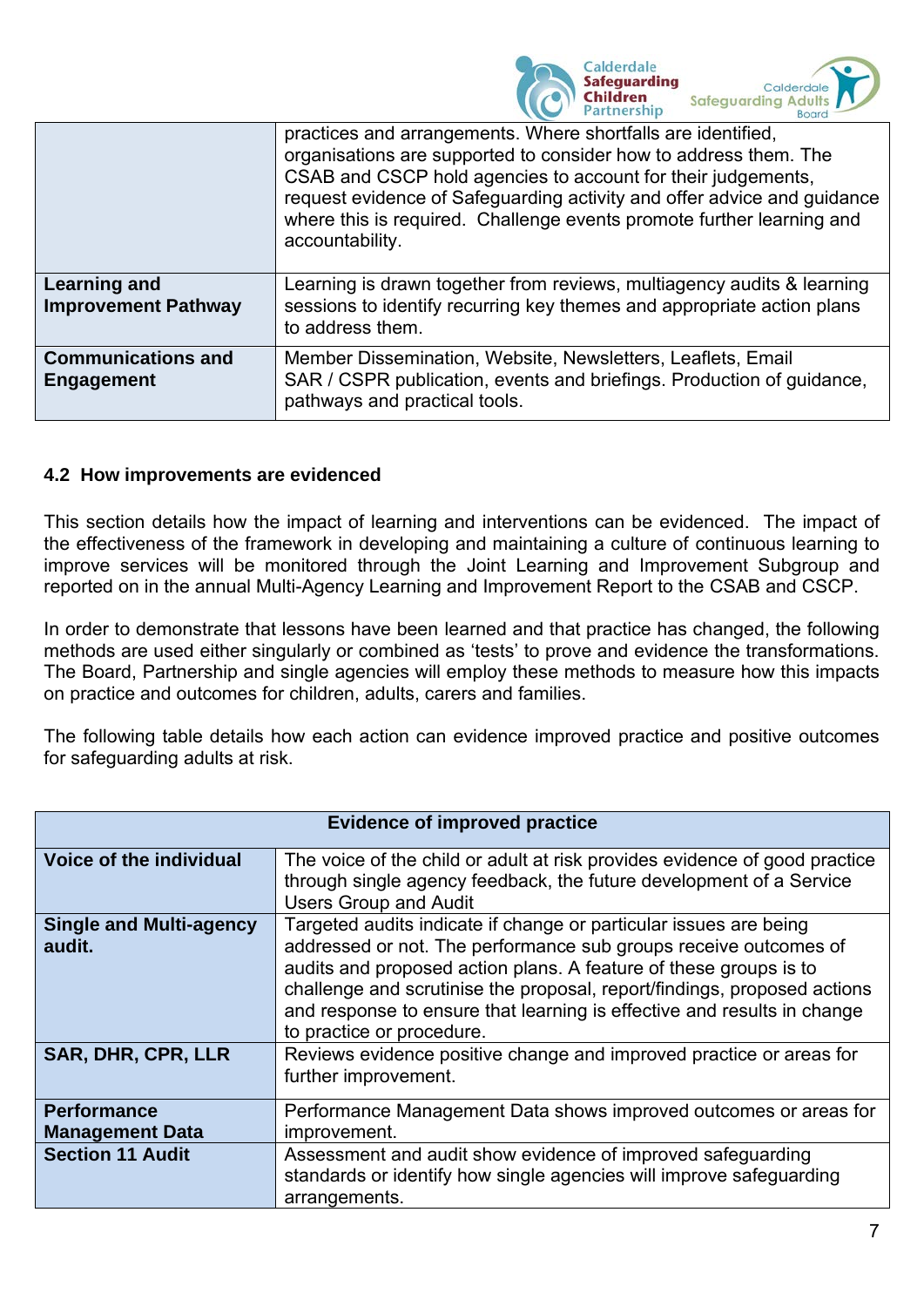

| <b>Impact &amp; Evaluation</b>                         | Evaluation from training provides evidence of the impact of training on<br>practice, joint working arrangements and on adults at risk and children<br>and young people.<br>Various methods will be employed to understand the impact of multi-<br>agency delivered training;<br>course evaluation feedback<br>Survey Monkey questionnaires and/or phone interviews with the<br>people attending training and/or their supervisor<br>multi-agency audits focusing on a specific theme or area of<br>Safeguarding<br>self-assessment and challenge events<br>feedback from Managers e.g. following observations of practice<br>practitioner forums<br>links between learning outcomes and performance management<br>data |
|--------------------------------------------------------|------------------------------------------------------------------------------------------------------------------------------------------------------------------------------------------------------------------------------------------------------------------------------------------------------------------------------------------------------------------------------------------------------------------------------------------------------------------------------------------------------------------------------------------------------------------------------------------------------------------------------------------------------------------------------------------------------------------------|
| <b>Supervision</b>                                     | Supervision and line management feedback details how front-line<br>practice has improved or where there are areas of practice which still<br>need addressing.                                                                                                                                                                                                                                                                                                                                                                                                                                                                                                                                                          |
| <b>External Inspection &amp;</b><br><b>Peer Review</b> | Ultimately these elements 'tests' how well the LIF works and how well<br>learning is identified, acted upon, disseminated and how it influences<br>practice in order to achieve best practice for safeguarding in Calderdale.                                                                                                                                                                                                                                                                                                                                                                                                                                                                                          |

## <span id="page-7-0"></span>**5. Training Needs Analysis (TNA)**

The Joint Learning and Improvement subgroup can undertake Training Needs Analysis which provides an understanding of the total size of the relevant workforce in Calderdale; the number of staff who have received safeguarding training within the last three years; the number of staff who will require safeguarding training in the forthcoming year. This, along with a number of other learning, enables the partnerships to consider the range and reach of future multi-agency training offers and that the multi-agency training programme is fit for purpose.

TNA's are also used to understand the level of training required and received by the Calderdale Workforce to ensure staff are provided with the necessary knowledge and skills to perform their roles and responsibilities.

## <span id="page-7-1"></span>**5. Multi Agency Training Programme for Safeguarding Adults and Children**

The multi-agency safeguarding training programme is compiled by the Joint Learning and Improvement subgroup following consideration of a rationale which is revisited annually and takes into account:

- Findings from the annual Training Needs Analysis
- Learning and action plans from local and national reviews and audits
- Safeguarding Business Plans
- Multi-agency reflective practice sessions and Learning Lessons conversations
- Publication of new and amended legislation/policy/practice/guidance
- Feedback and requests from subgroups
- Feedback from practitioners/children and young people/parents/carers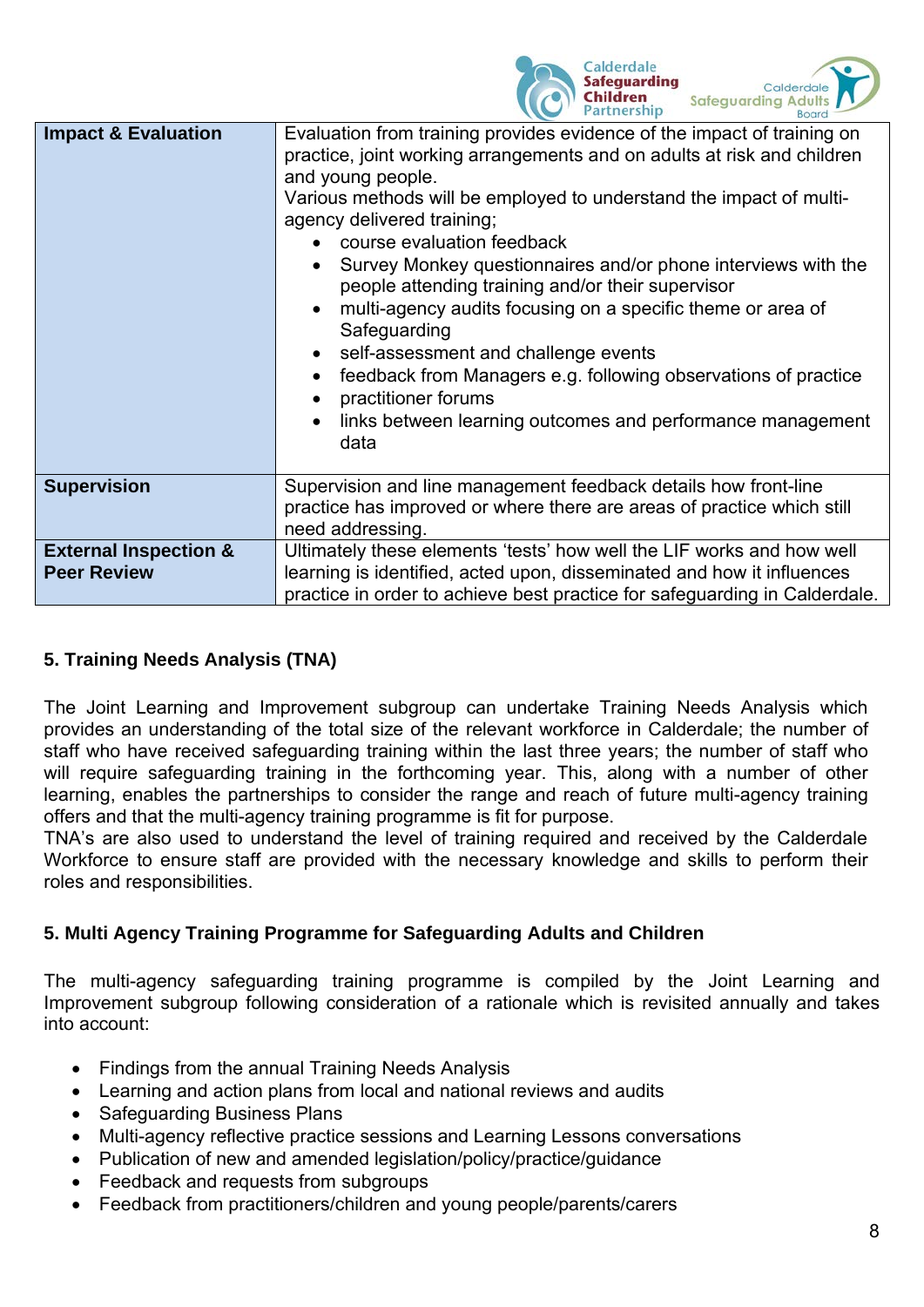

- Costs for external facilitators/trainers
- Duplication or gaps of content on other agency programmes
- Availability and appropriateness of e-learning

#### <span id="page-8-0"></span>**6. Quality Assurance**

The quality of learning events and courses delivered and provided by the CSAB and CSCP is overseen by the Joint Learning and Improvement subgroup and includes:

- Production of an annual rationale for the multi-agency safeguarding training offer
- Child Safeguarding Training will adopt the Yorkshire & Humber Multi-Agency Safeguarding Children Training Standards (Appendix 5)
- Adult Safeguarding Training will comply with the Minimum Standards for Single Agency Safeguarding Training (Appendix 3)
- Provision of the training programme to assist trainees to select the most appropriate course for their role
- Consideration of findings from the evaluation of training
- Arrangements to observe and provide feedback to trainers and practitioners delivering courses on behalf of the CSAB and CSCP
- Recruitment of practitioners/trainers with the relevant knowledge and skills to deliver specialist and complex safeguarding messages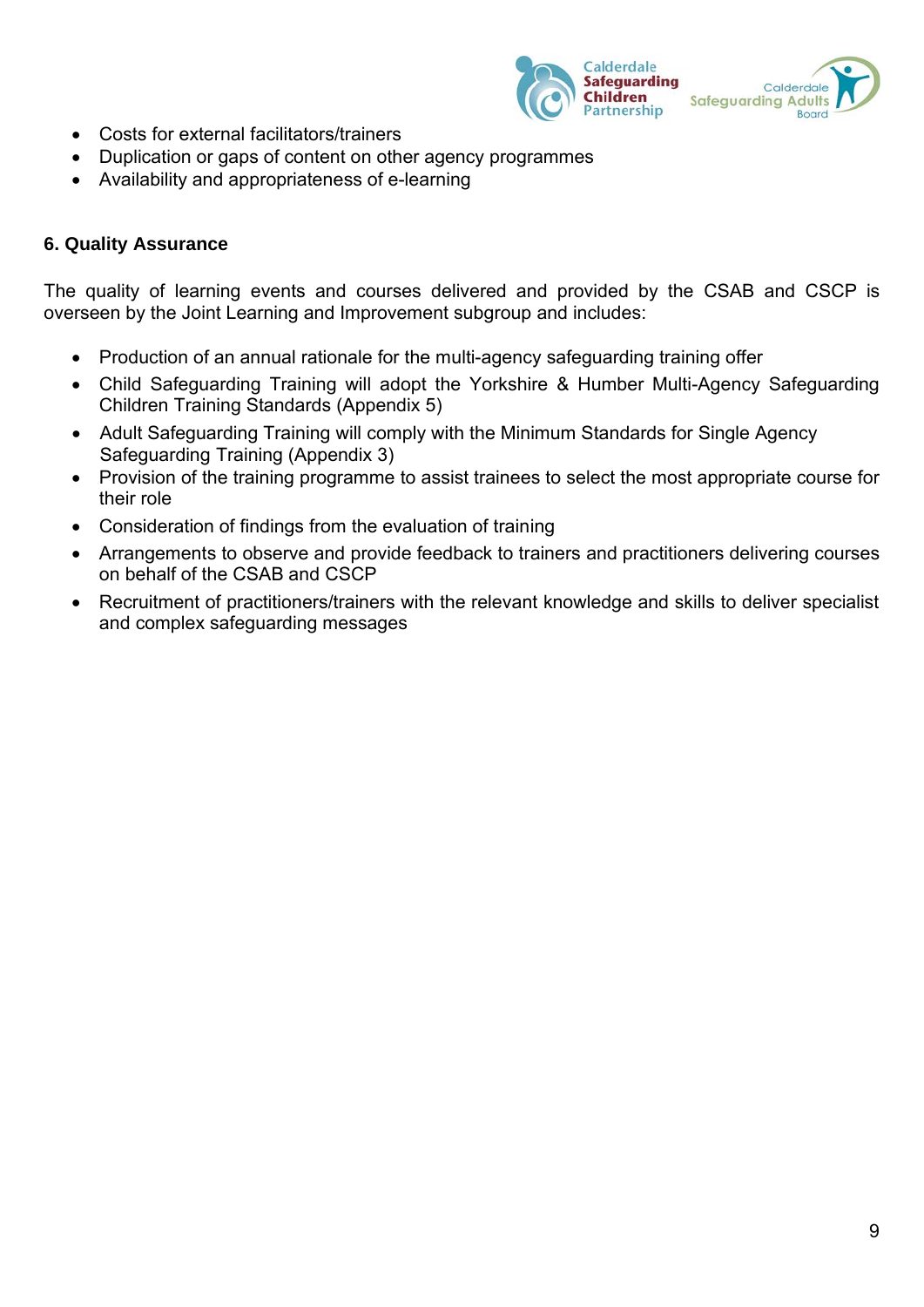

# <span id="page-9-0"></span>Appendix 1: Recommended Single Agency Foundation Training Checklist

This Self Audit Checklist has been agreed by the SAB Learning & Improvement group to provide a standardised approach to foundation safeguarding training for partner agencies.

It is the responsibility of the individual agency / organisation to audit their single agency level training against the core content as detailed in the checklist. The checklist will be reviewed annually by the SAB L&I group and will be revised as required by any changes in guidance / legislation.

#### **For those in regular contact with adults at risk/carers.**

| <b>CORE KNOWLEDGE</b>                                                                                                                                                                             | <b>CONTENT</b>                                                                                                                                                                                                                                                                                                                |
|---------------------------------------------------------------------------------------------------------------------------------------------------------------------------------------------------|-------------------------------------------------------------------------------------------------------------------------------------------------------------------------------------------------------------------------------------------------------------------------------------------------------------------------------|
| <b>Accountability regarding Adult</b><br>Safeguarding (it's everyone's<br>responsibility)                                                                                                         | Quotes from Care Act / No Secrets                                                                                                                                                                                                                                                                                             |
| Legislation / Guidance                                                                                                                                                                            | Overview of legislation<br>Reference to principles of the Care Act 2014 and<br>underpinning values, including the concept of harm<br>Refer to lessons from Safeguarding Adult Reviews and the<br><b>SAR Process</b><br>Refer to MCA in relation to the safeguarding process<br><b>Remit of the CSAB</b>                       |
| What is Abuse?<br>Definitions of Abuse, types and<br>indicators                                                                                                                                   | Definition and signs and symptoms of the categories of abuse<br>Common sites for accidental and non-accidental injury<br>Accident/incident record<br>Highlight vulnerable groups, disabled, asylum-<br>seekers, LD, carers<br>Adults at risk who harm adults at risk<br>Financial & organisational<br>Mate crime / hate crime |
| How we respond to adults at risk                                                                                                                                                                  | How to respond to a disclosure<br>Permission to act<br>Consent / refer to MCA<br><b>Making Safeguarding personal</b>                                                                                                                                                                                                          |
| <b>Impact of Carers Issues</b>                                                                                                                                                                    | Reference to Care Act 2014<br><b>Family History and Functioning</b><br>e.g. Substance Misuse, Domestic abuse, Mental Health,<br>Learning disability                                                                                                                                                                           |
| <b>Understanding of Agency Role</b><br><b>Agency Safeguarding Policy and</b><br>Procedures<br><b>Referral Procedures</b><br><b>Staff Conduct and Managing</b><br><b>Allegations against Staff</b> | Identification of individual with responsibility for adult<br>protection, i.e. designated officer / alert manager<br>Reference to CSAB Guidelines and Procedures, including<br>allegations against staff and resolving conflict between<br>agencies<br>Support for staff<br>Whistle-blowing                                   |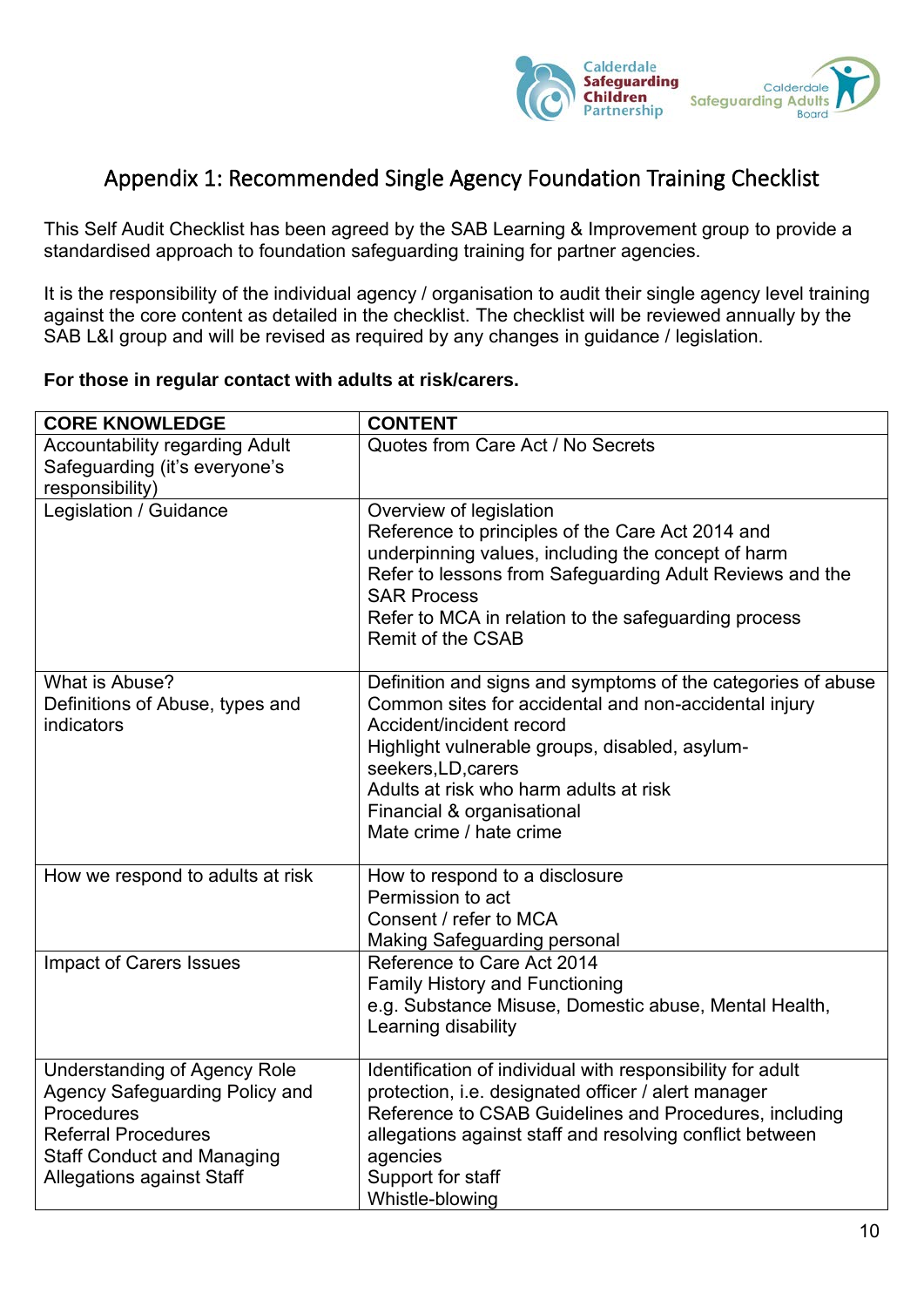| The Assessment Framework<br><b>Referral Process</b><br>Managing and Challenging<br>Differences of Professional Opinion                                                      | Understanding of the referral process and where to access<br>services for an adult at risk<br>How to complete a referral form<br>Refer to CSAB Guidelines and Procedures |
|-----------------------------------------------------------------------------------------------------------------------------------------------------------------------------|--------------------------------------------------------------------------------------------------------------------------------------------------------------------------|
| Next steps in the safeguarding<br>process and the role of other<br>agencies in the protection of adults<br>at risk<br>Local services available to protect<br>adults at risk | Action following referral<br>Understanding of supportive/ advisory/preventative/protective<br>role of Adults at risk's Social Care/Police/Health etc                     |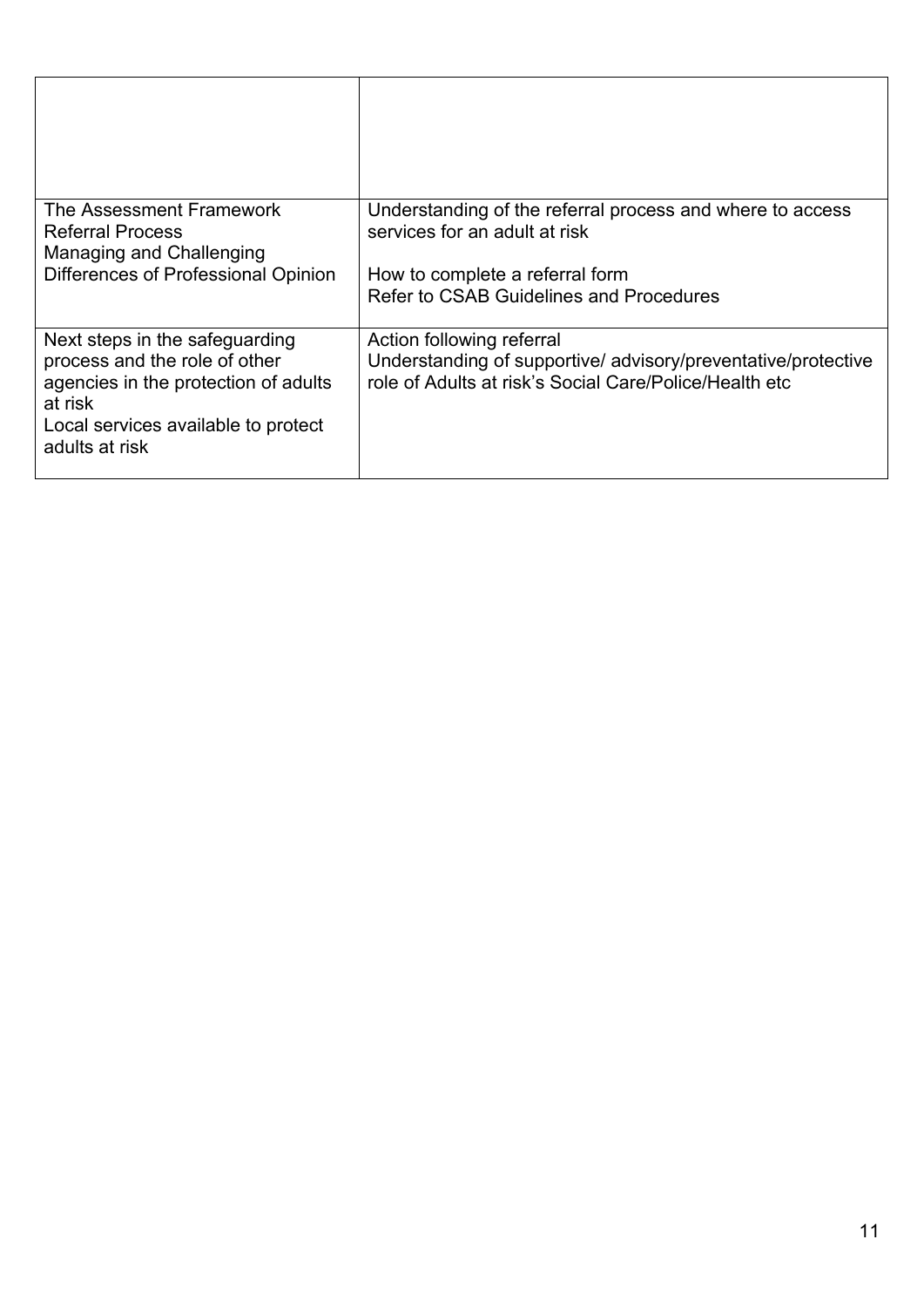# <span id="page-11-0"></span>Appendix 2: West Yorkshire Single Agency Foundation Training Checklist

This Self Audit Checklist has been agreed by all the West Yorkshire Safeguarding Children Partnerships to provide a standardised approach to foundation safeguarding training for partner agencies.

It is the responsibility of the individual agency / organisation to audit their single agency level training against the core content as detailed in the checklist. The checklist will be reviewed annually by the West Yorkshire MAST Group and will be revised as required by any changes in guidance / legislation.

#### **For those in regular contact with children, young people and adults who may be parents/carers.**

| <b>CORE KNOWLEDGE</b>                                                                        | <b>CONTENT</b>                                                                                                                                                                                                                                                                                                                 |
|----------------------------------------------------------------------------------------------|--------------------------------------------------------------------------------------------------------------------------------------------------------------------------------------------------------------------------------------------------------------------------------------------------------------------------------|
| Accountability regarding child<br>protection (it's everyone's<br>responsibility)             | Quotes from Working Together                                                                                                                                                                                                                                                                                                   |
| Legislation / Guidance                                                                       | Overview of legislation<br>Reference to principles of the Children Act 1989 and 2004<br>and underpinning values, including the concept of significant<br>harm<br>Refer to lessons from Serious Case Reviews<br>Reference to Working Together 2015<br><b>Remit of the Partnership</b>                                           |
| What is Child Abuse?<br>Definitions of Abuse and recognition<br>related to child development | Definition and signs and symptoms of the categories of abuse<br>Common sites for accidental and non-accidental injury<br>Accident/incident record<br>Highlight vulnerable groups (eg babies, looked after children,<br>disabled and asylum-seeker children)<br>Children who harm children<br><b>Bullying / Sexual bullying</b> |
| How we respond to children                                                                   | How to respond to a disclosure                                                                                                                                                                                                                                                                                                 |
| Child Development and maintaining<br>a child focus                                           | Awareness of normal child development, acknowledging each<br>child is different however significant discrepancies may<br>indicate abuse<br>Seeking professional support                                                                                                                                                        |
| Impact of parenting Issues                                                                   | Reference to Working Together 2015<br><b>Family History and Functioning</b><br>e.g Substance Misuse, Domestic abuse, Mental Health,<br>Learning disability                                                                                                                                                                     |
| <b>Understanding of Agency Role</b><br><b>Agency Safeguarding Policy and</b><br>Procedures   | Identification of individual with responsibility for child<br>protection, ie designated officer<br>Reference to Guidelines and Procedures, including                                                                                                                                                                           |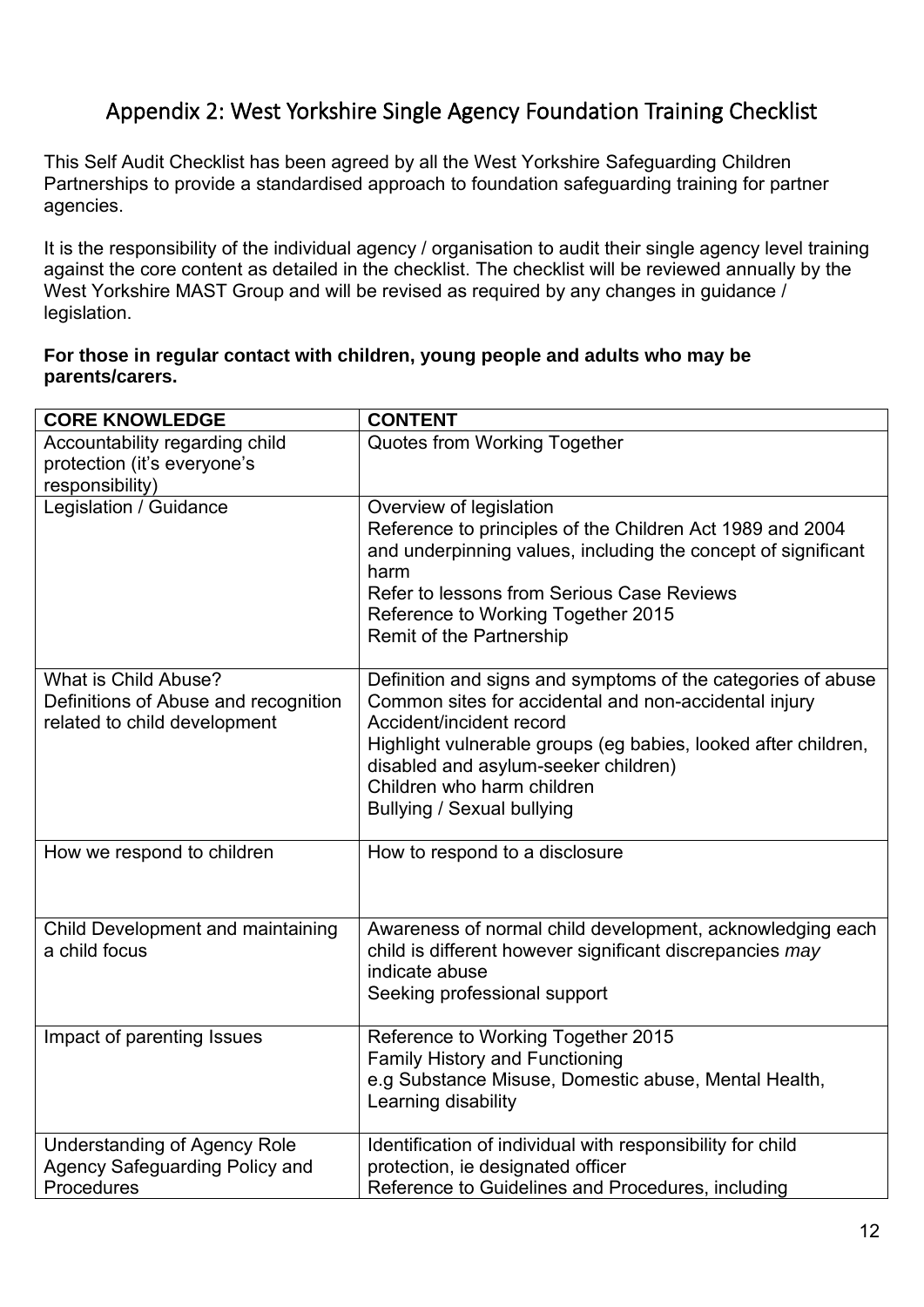| <b>Referral Procedures</b><br><b>Staff Conduct and Managing</b><br><b>Allegations against Staff</b>                                                                                                                                                                             | allegations against staff and resolving conflict between<br>agencies.<br>Support for staff                                                                                                                                                                                                                                                                                    |
|---------------------------------------------------------------------------------------------------------------------------------------------------------------------------------------------------------------------------------------------------------------------------------|-------------------------------------------------------------------------------------------------------------------------------------------------------------------------------------------------------------------------------------------------------------------------------------------------------------------------------------------------------------------------------|
| Thresholds of Need and Risk<br><b>Child Centred practice</b><br><b>Single Assessment Framework</b><br>Child in Need<br>The Assessment Framework<br>threshold for significant harm<br><b>Referral Process</b><br>Managing and Challenging<br>Differences of Professional Opinion | Understanding of the referral thresholds and where to access<br>services for a child from and the focus on early intervention,<br>via the Early Intervention Panels through to child protection<br>Knowledge of Government Guidance 'What to do if you're<br>worried a child is being abused'<br>How to complete a referral form<br><b>Refer to Guidelines and Procedures</b> |
| Next steps in the safeguarding<br>process and the role of other<br>agencies in the protection of children<br>Local services available to protect<br>children                                                                                                                    | Action following referral<br>Understanding of supportive/ advisory/preventative/protective<br>role of Children's Social Care/Police/Health etc                                                                                                                                                                                                                                |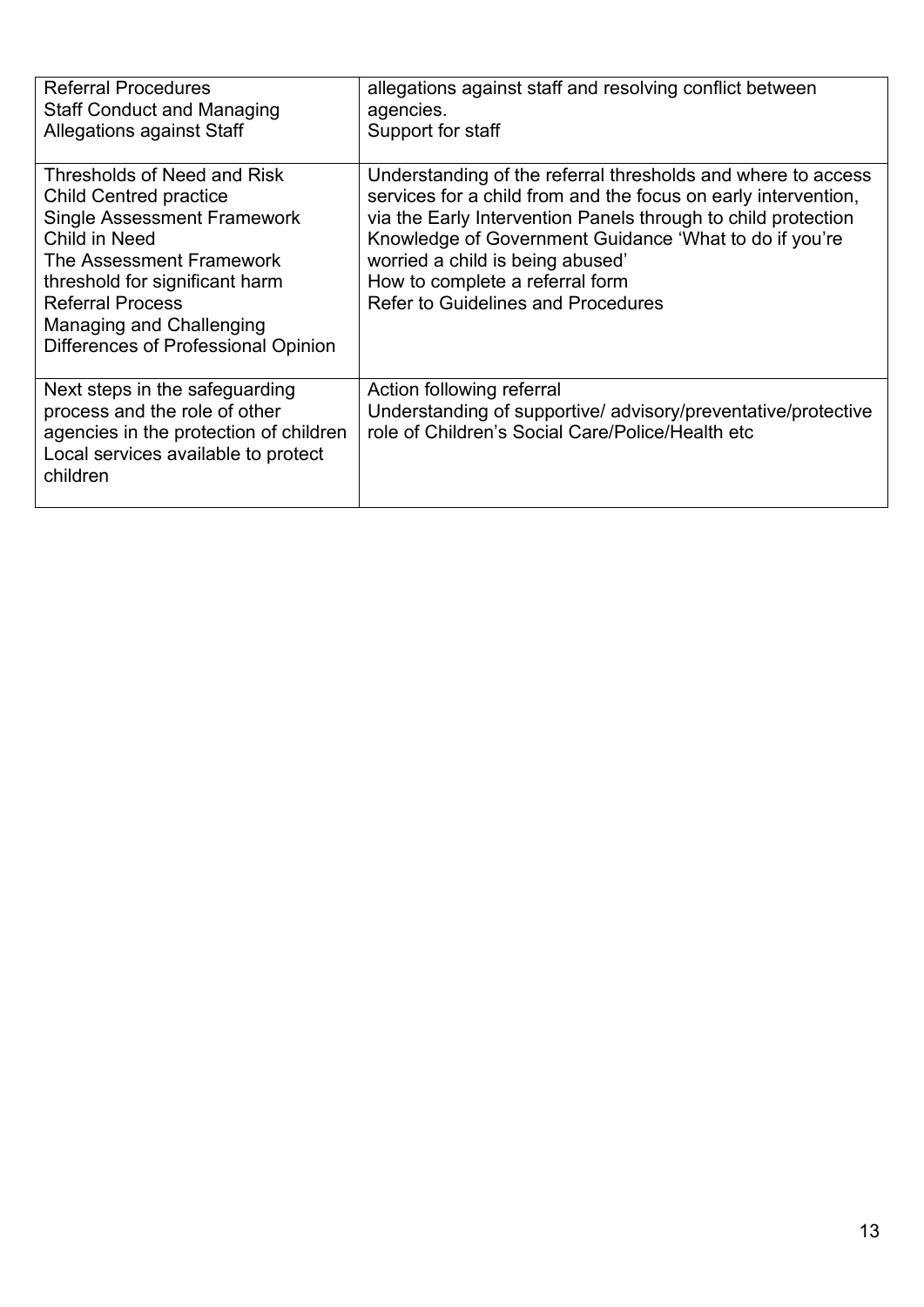# <span id="page-13-0"></span>Appendix 3: Minimum Standards for Single Agency Safeguarding Training

In addition to the Single Agency Introductory Safeguarding Training Checklist the SAB L&I have also developed and agreed a minimum standards checklist for single agency safeguarding training. The minimum standards checklist identifies what is expected with regards to how content of safeguarding training is informed and how it is delivered. It is the responsibility of the individual agency / organisation when auditing safeguarding training to ensure that these standards are met, and the SAB may request evidence as part of their role within ensuring the provision of high quality safeguarding training.

The checklist will be reviewed annually by the SAB L&I group and will be revised as required by any changes in guidance, legislation and best practice.

| <b>STANDARD</b>                                                                                |
|------------------------------------------------------------------------------------------------|
| All training is delivered by qualified or appropriately experienced/trained persons.           |
| All Safeguarding adults at risk training is linked to current and evolving local, regional and |
| national standards                                                                             |
| The training has clear aims and objectives and meet agreed learning outcomes – and has         |
| a positive impact in practice                                                                  |
| The course is informed by current research, is evidence base and includes lessons from         |
| Safeguarding Adult Reviews + local and national policy and practice development.               |
| Training materials are clear, accurate, relevant and up-to-date.                               |
| The training will be delivered by trainers who have knowledge and experience of                |
| safeguarding and who have completed Training the Trainers programme/professional               |
| equivalent (or have relevant training experience).                                             |
| Training will be delivered in an environment which is conducive with learning and ensure       |
| all appropriate staff are given opportunity to attend.                                         |
| All training creates an ethos that values working collaboratively with others, respect         |
| diversity (including culture, race, religion and disability) and promotes equality and         |
| appropriate challenge.                                                                         |
| All training will be evaluated to ensure that standards are being maintained and that it       |
| enhances practice in the long and short term.                                                  |
| All training places the adult at risk at the centre and promotes the importance of 'making     |
| safeguarding personal'                                                                         |
| All training encourages evidence of appropriate challenge.                                     |
|                                                                                                |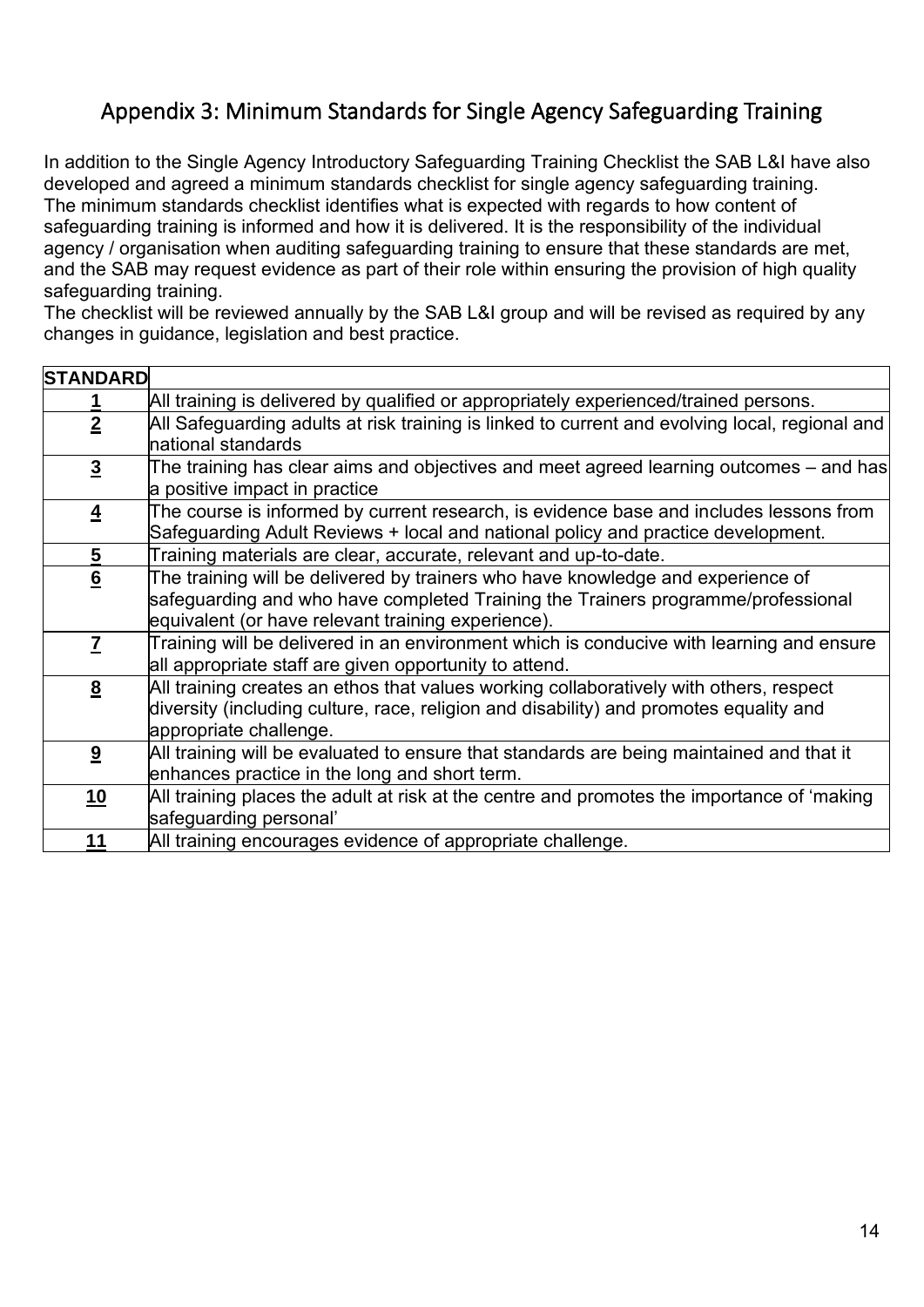# Appendix 4: Expectations of Partner Agencies

- <span id="page-14-0"></span>1. Employing agencies are responsible for ensuring that their workforce is suitably recruited, qualified and enabled to safeguard adults at risk / children and young people, this will be monitored through the audit processes
- 2. Employing agencies are responsible for providing appropriate supervision and support for staff, including undertaking safeguarding training
- 3. Agencies are responsible for assuring the board about the quality and relevance of single agency safeguarding training
- 4. Employing agencies are responsible for ensuring that their staff are competent to carry out their responsibilities for safeguarding and promoting the welfare of adults at risk and children, creating an environment where staff feel able to raise concerns and feel supported in their safeguarding role
- 5. Employing agencies are responsible for offering their staff mandatory induction, which includes familiarisation with safeguarding responsibilities and procedures to be followed if anyone has any concerns about an adult at risk or child's safety or welfare; and
- 6. Employing agencies are responsible for ensuring that all professionals have regular reviews of their own practice to ensure they improve over time
- 7. Employing agencies are responsible for releasing staff to assist in delivering multi-agency learning as well as attending multi-agency learning
- 8. Employing agencies are responsible for ensuring that all staff have evidence of suitable basic safeguarding training. They are also responsible for ensuring evidence of updated safeguarding learning at least every three years
- 9. Agencies are responsible for responding to audits requests (Yorkshire & Humberside Selfassessment audit and Section 11 audits)
- 10.Agencies are responsible for assuring the board and partnership about the quality of their safeguarding practice
- 11.Agencies are responsible for reporting any external inspection that contains a safeguarding element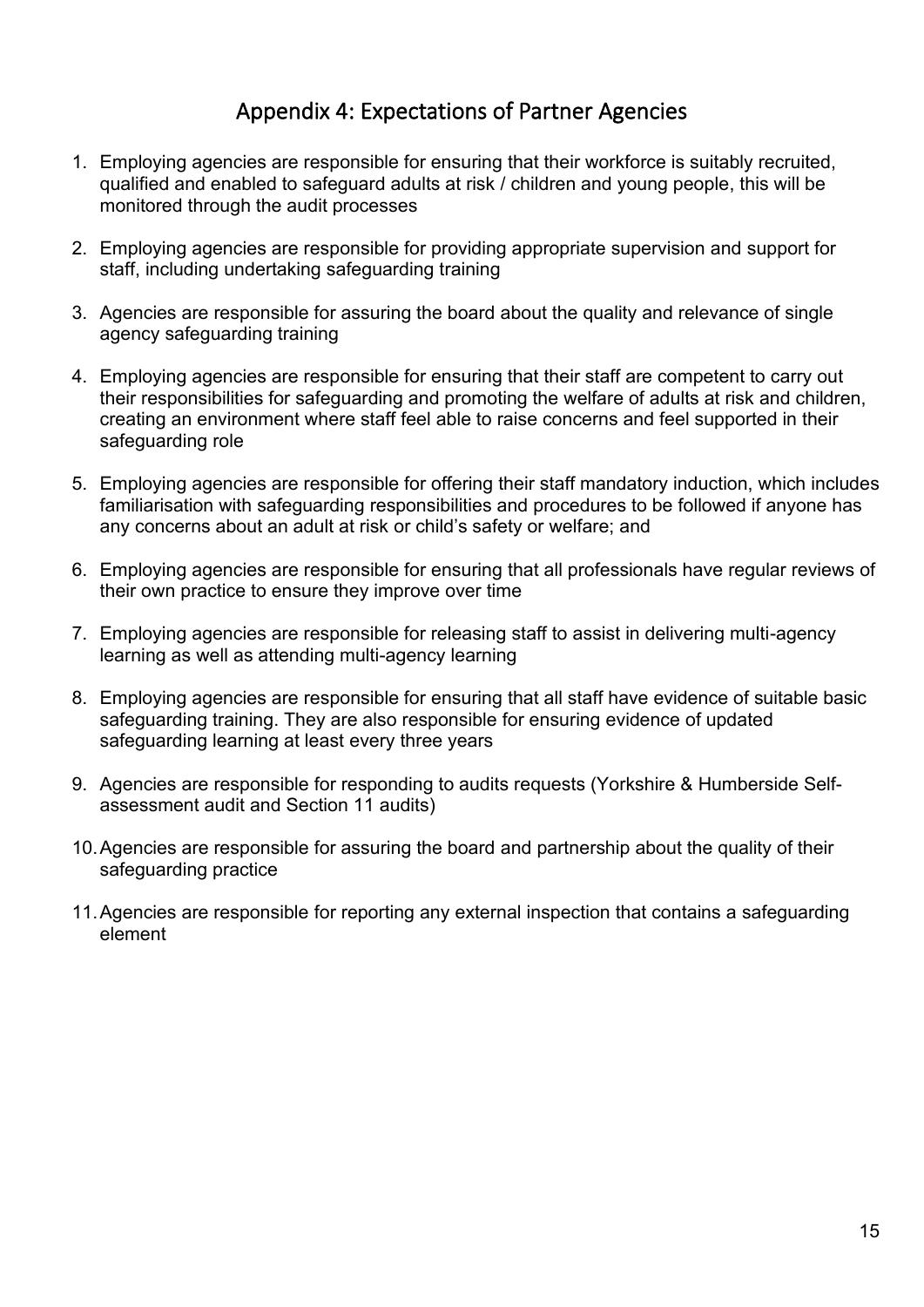# <span id="page-15-0"></span>Appendix 5: YHMAST - Multi-Agency Safeguarding Children Training standards



## **Multi-Agency Safeguarding Children Training standards**

These training standards have been adopted by members of YHMAST (Yorkshire & Humber Multi-Agency Safeguarding Trainers) to reflect good practice and encourage a minimum standard in relation to delivery of child safeguarding training. The standards are based on those developed by PIAT (Promoting Inter-Agency Training) in 2003 and adapted more recently by CAPE (Child Protection in Education). YHMAST agrees with their original aim - to prevent abuse and ensure that outcomes for children were improved by providing effective continuing professional development and has adapted them to reflect recent developments in safeguarding children training.

| Standard 1 | Trainers will have a working knowledge and recent experience of<br>safeguarding practice and at least one trainer will be a suitably<br>qualified* or experienced trainer (*this may include attending relevant<br>Training for trainers programme or undertaking an adult<br>teaching/training qualification) |
|------------|----------------------------------------------------------------------------------------------------------------------------------------------------------------------------------------------------------------------------------------------------------------------------------------------------------------|
| Standard 2 | Training content and delivery will make clear that the child's welfare is<br>paramount and incorporate the voice of the child, their rights and needs                                                                                                                                                          |
| Standard 3 | Training has clear aims and objectives / learning outcomes, is well<br>planned and has a positive impact on practice                                                                                                                                                                                           |
| Standard 4 | Training is informed by current research, is evidence-based and<br>includes lessons learnt from serious case reviews / child safeguarding<br>practice reviews                                                                                                                                                  |
| Standard 5 | Training is linked to current and evolving local, regional and national<br>standards                                                                                                                                                                                                                           |
| Standard 6 | Training promotes inter-agency/partnership working and the importance<br>of information sharing and working collaboratively with others.                                                                                                                                                                       |
| Standard 7 | The training will promote and enable practice, which is culturally aware,<br>respects diversity, promotes equality, is anti-racist and is anti-<br>oppressive.                                                                                                                                                 |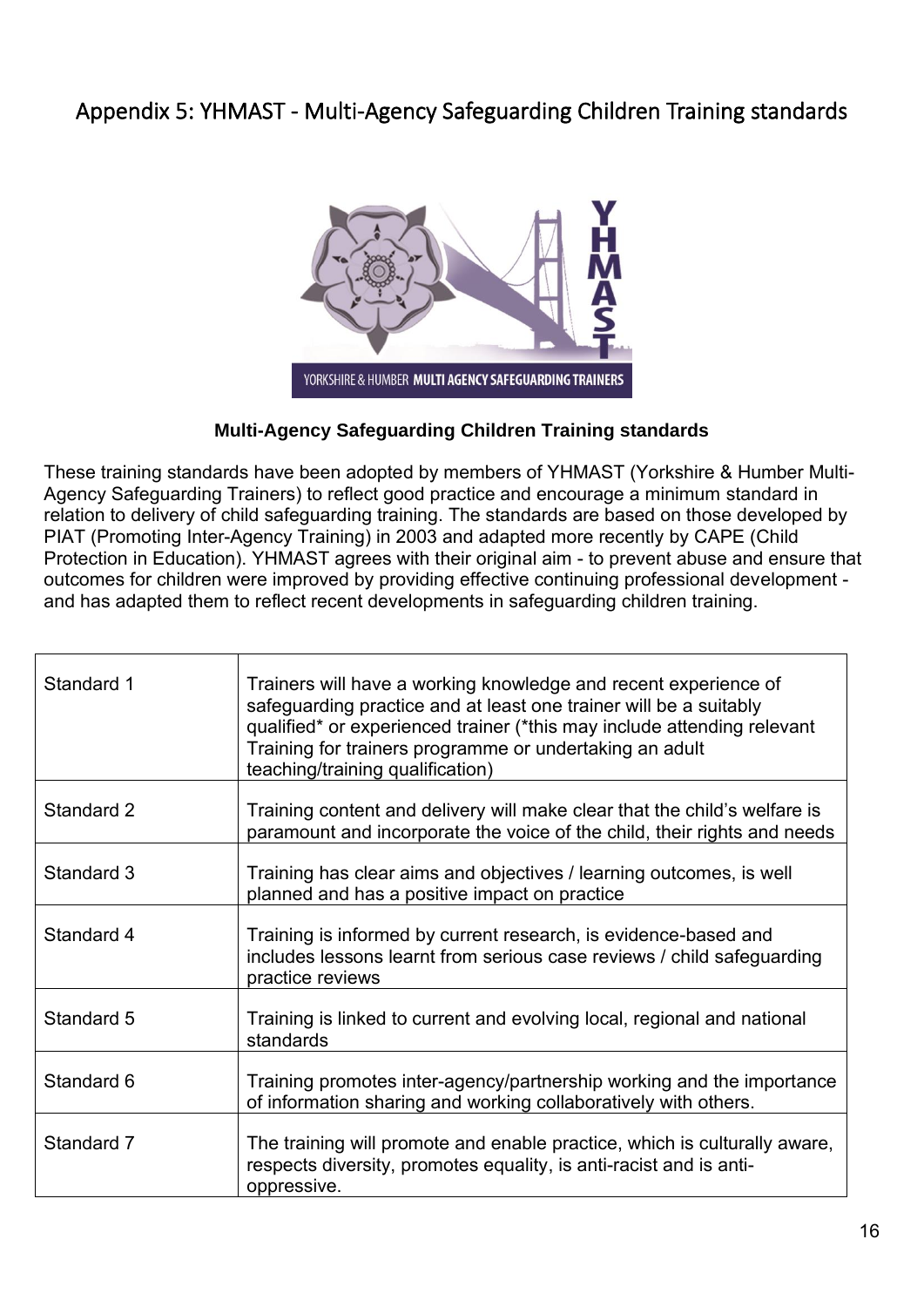| Standard 8  | The trainer will, by liaising with the commissioner where relevant,<br>ensure that the training environment is conducive to learning, safe and<br>inclusive for all participants, taking into account their diverse needs<br>whether this be face-to-face or online |
|-------------|---------------------------------------------------------------------------------------------------------------------------------------------------------------------------------------------------------------------------------------------------------------------|
| Standard 9  | Training content will be regularly reviewed and evaluated to ensure<br>standards are being maintained and that there is a positive impact on<br>practice in the long and short term                                                                                 |
| Standard 10 | Materials / resources are clear, accurate, relevant and up to date, and<br>take account of adult learning styles                                                                                                                                                    |
| Standard 11 | All training encourages and models appropriate challenge. The training<br>will respect confidentiality however, trainers will recognise, act on and<br>follow-up on any safeguarding concerns for children, adults at risk or<br>organisations after the course     |
| Standard 12 | Training will be delivered via the most appropriate platform for the<br>circumstances and content including face to face, virtual and blended<br>learning, with a bias towards methods that most effectively enable the<br>building of multi-agency networks        |